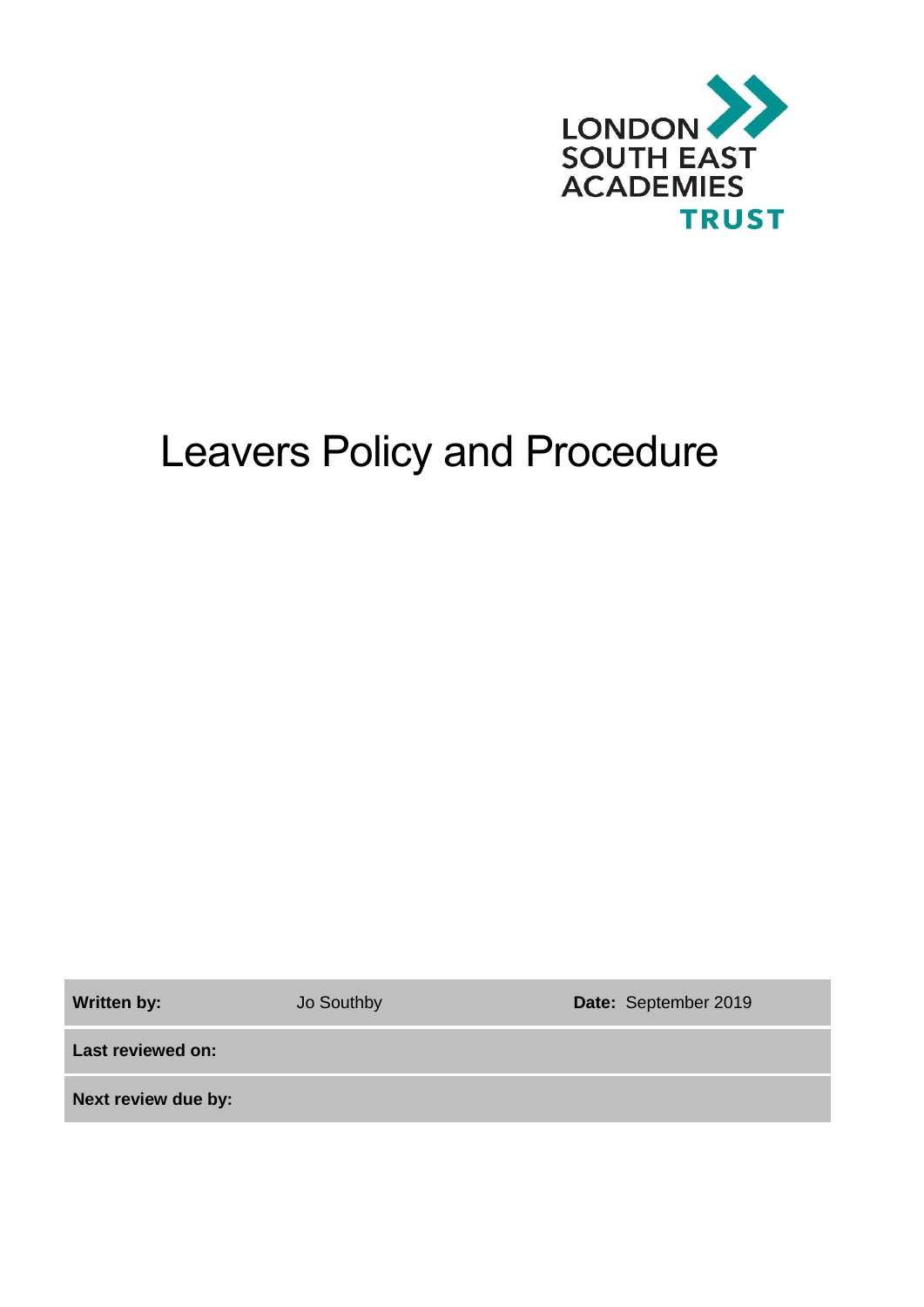### **CONTENTS**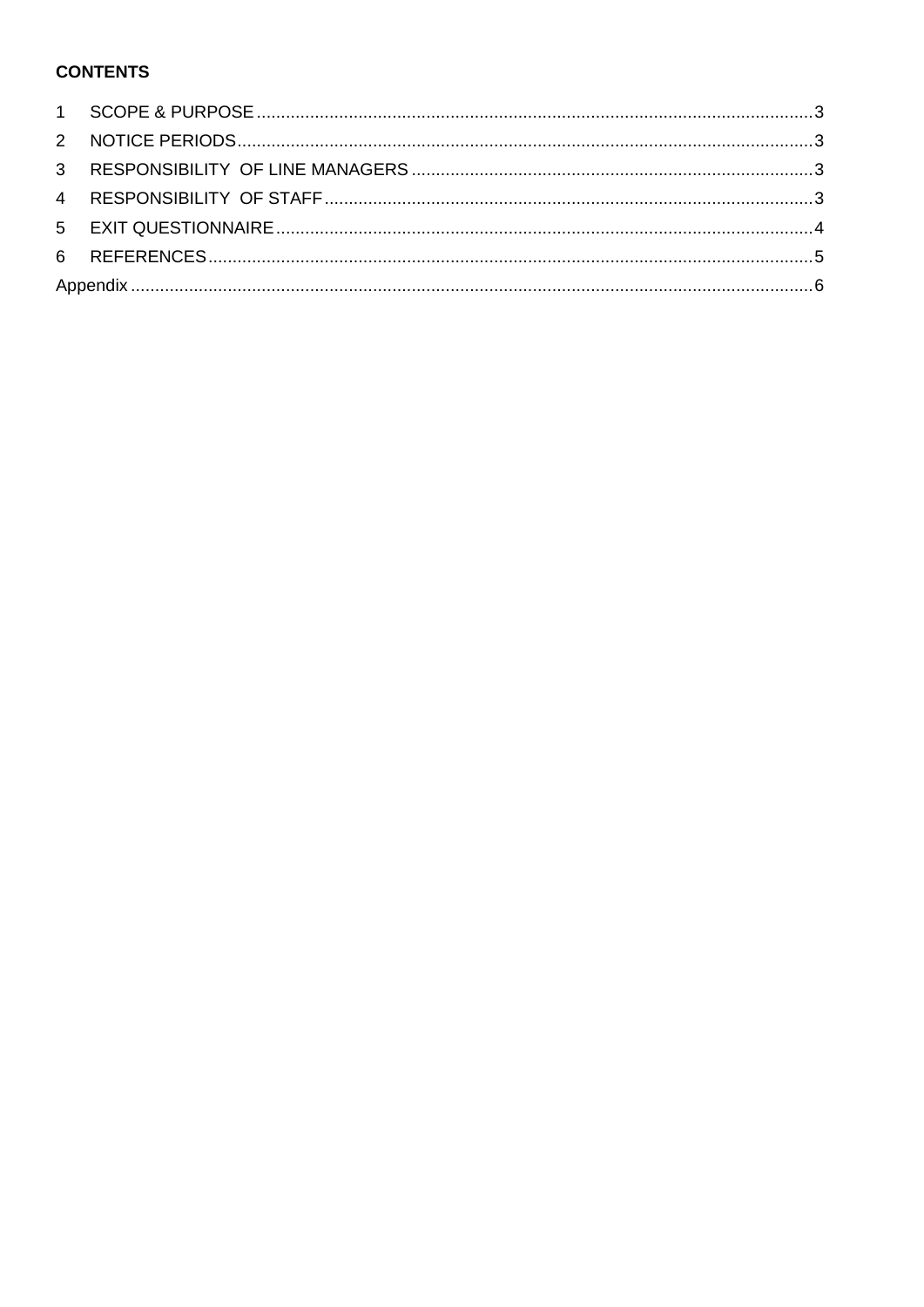# **LEAVERS POLICY AND PROCEDURE**

#### <span id="page-2-0"></span>**1 SCOPE & PURPOSE**

- 1.1 The purpose of this Policy is to provide guidance for managers and employees leaving the Trust, to ensure that an effective and consistent approach is adopted.
- 1.2 This Policy applies to all staff employed within the Trust who are planning to resign, retire or whose fixed term contract is coming to an end.
- 1.3 Staff who are being made redundant, should refer to the specific policies for further information. These can be found on the Trust Staff Intranet.

#### <span id="page-2-1"></span>**2 NOTICE PERIODS**

- 2.1 An employee may terminate their contract of employment at any time by giving the Trust appropriate notice of their intended resignation which must be in writing. The letter should be addressed to the line manager and copied to the HR Department.
- 2.2 The length of their notice period is determined by the position held and the contractual notice period which is specified in the contract of employment.
- 2.3 Where an employee provides verbal notification that they are leaving, this must be formally followed up in writing in order to satisfy the requirements for resignation as contained in contracts of employment. Employees are advised to obtain a written acknowledgement of their resignation date, normally from their line manager, so as to avoid any misunderstandings in relation to the commencement of the notice period.

#### <span id="page-2-2"></span>**3 RESPONSIBILITY OF LINE MANAGERS**

- 3.1 Managers are required to familiarise themselves with this Leavers Policy and Procedure.
- 3.2 Managers should discuss the resignation and the reasons for it, with the employee. If the line manager has any concerns regarding the reason for the resignation, they should discuss it with their designated HR Business Partner.
- 3.3 Managers must ensure that employees due to leave the Trust return their ID card together with any Trust equipment/property they may have been issued with, by no later than their last working day.

#### <span id="page-2-3"></span>**4 RESPONSIBILITY OF STAFF**

- 4.1 Annual Leave
	- 4.1.1 Employees with contracts which are not solely term time who leave the Trust before the end of the annual leave year, should provide evidence of any outstanding annual leave entitlement (normally in the form of their annual leave card or by confirmation from the line manager) to the Human Resources department.
	- 4.1.2 If, on the termination of employment, an employee has exceeded their accrued holiday entitlement, the Trust will seek to claw back the financial equivalent of leave which has been taken in advance of the entitlement.
	- 4.1.3 If the employee has holiday entitlement outstanding, the Trust will require that the majority of this is used prior to the agreed termination date, adhering to standard annual leave request procedures. No more than 5 days annual leave entitlement will normally be paid as part of an employee's final salary payment.
	- 4.1.4 In the rare event that line managers need the member of staff not to use up all of their outstanding annual leave entitlement and this results in them having more than 5 days annual leave outstanding, line managers must obtain Executive Head Teacher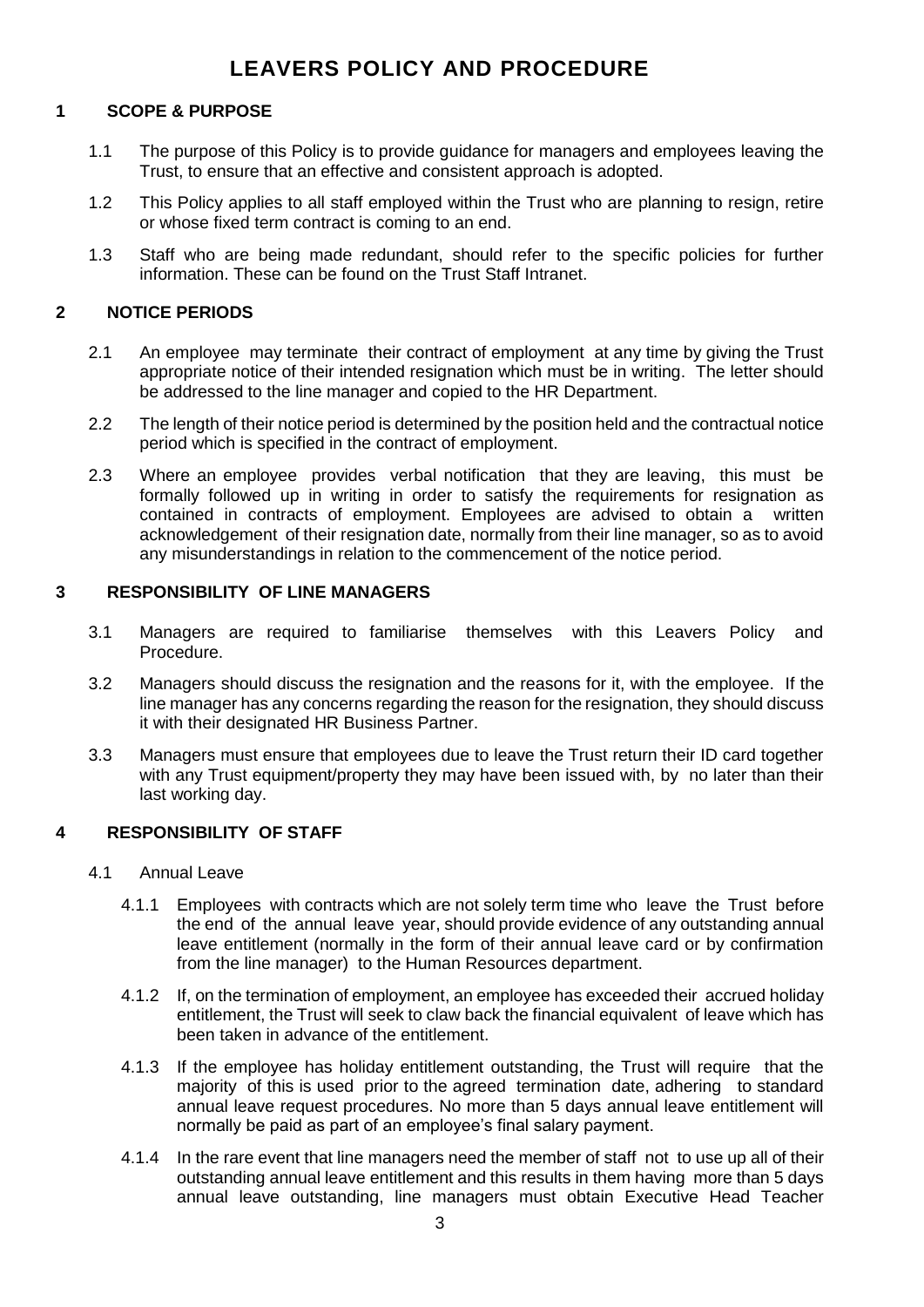approval, managers should liaise with their HR Business Partner to arrange this. If approved, this arrangement will form an exceptionally agreed arrangement to increase the number of days to be paid to the employee, as part of their final salary payment.

- 4.1.5 The annual leave year runs from 1 September to 31 August and outstanding annual leave for all year round staff will be calculated to reflect the number of working days they will have been employed from the start of the leave year up until their last day of service.
- 4.1.6 Term time only staff receive payment for annual leave entitlement, as part of their salary, which is spread equally over twelve monthly instalments. It is therefore possible that staff may have received more or less annual leave for the actual weeks worked. In these circumstances, an adjustment to final salary will be necessary.

#### 4.2 Trust Equipment

- 4.2.1 Staff are required to return to the relevant department any Trust property, including but not limited to, ID card, car park permit, any Trust keys, mobile phone, computers or other IT equipment, uniforms, library books and any protective clothing/equipment issued by the Trust by no later than their last working day by arrangement with their line manager. Staff and managers should refer to the Leaver's checklist attached as Appendix 1.
- 4.2.2 Failure to return items may result in the Trust deducting an equivalent sum from the employee's final salary, equal to the value of replacing the item.
- 4.3 Outstanding Payment Recovery or Additional Payments
	- 4.3.1 Where an employee is repaying a salary overpayment in instalments or has outstanding amounts owing following failure to return Trust equipment, the outstanding balance will be deducted from the employee's final salary. Should the final salary be insufficient to cover the outstanding amount, the Trust will require this to be paid immediately.
	- 4.3.2 The Trust is committed to retrieving any monies owed by employees who leave the Trust. An invoice from the Finance Department will be sent to the individual, outlining the payment details.
	- 4.3.3 In cases where a payment is due to a former employee e.g. a redundancy payment, either a separate BACS payment may be made, or this will be paid via payroll, depending on what the payment is for. Any outstanding monies will be paid no later than the following month's salary date.
- 4.4 Learner Agreement
	- 4.4.1 Where financial assistance has been sought for professional development activity, staff will need to repay a percentage of the costs in the event that they leave the Trust within two years from the date of completing the training. Details will be contained in the Learner Agreement, completed and signed by the employee prior to the Trust's confirmation that the training could go ahead. Training Contracts and the Staff Handbook both explicitly outline the agreement entered into by staff and the reducing penalties for repayment over the 24 month period following completion of any course.
	- 4.4.2 The HR Department will provide written confirmation of any sums that need to be repaid and the amount that will be deducted from the employee's final salary. Should the final salary be insufficient to cover any outstanding balance, this can either be repaid on a pro-rata basis during the final months of the employee's notice period, or must be paid within two months of leaving the Trust.

#### <span id="page-3-0"></span>**5 EXIT QUESTIONNAIRE**

5.1 Staff leaving the Trust will be asked to complete the exit questionnaire in Appendix 2 to gain an understating of why employees leave and to address any issues or to improve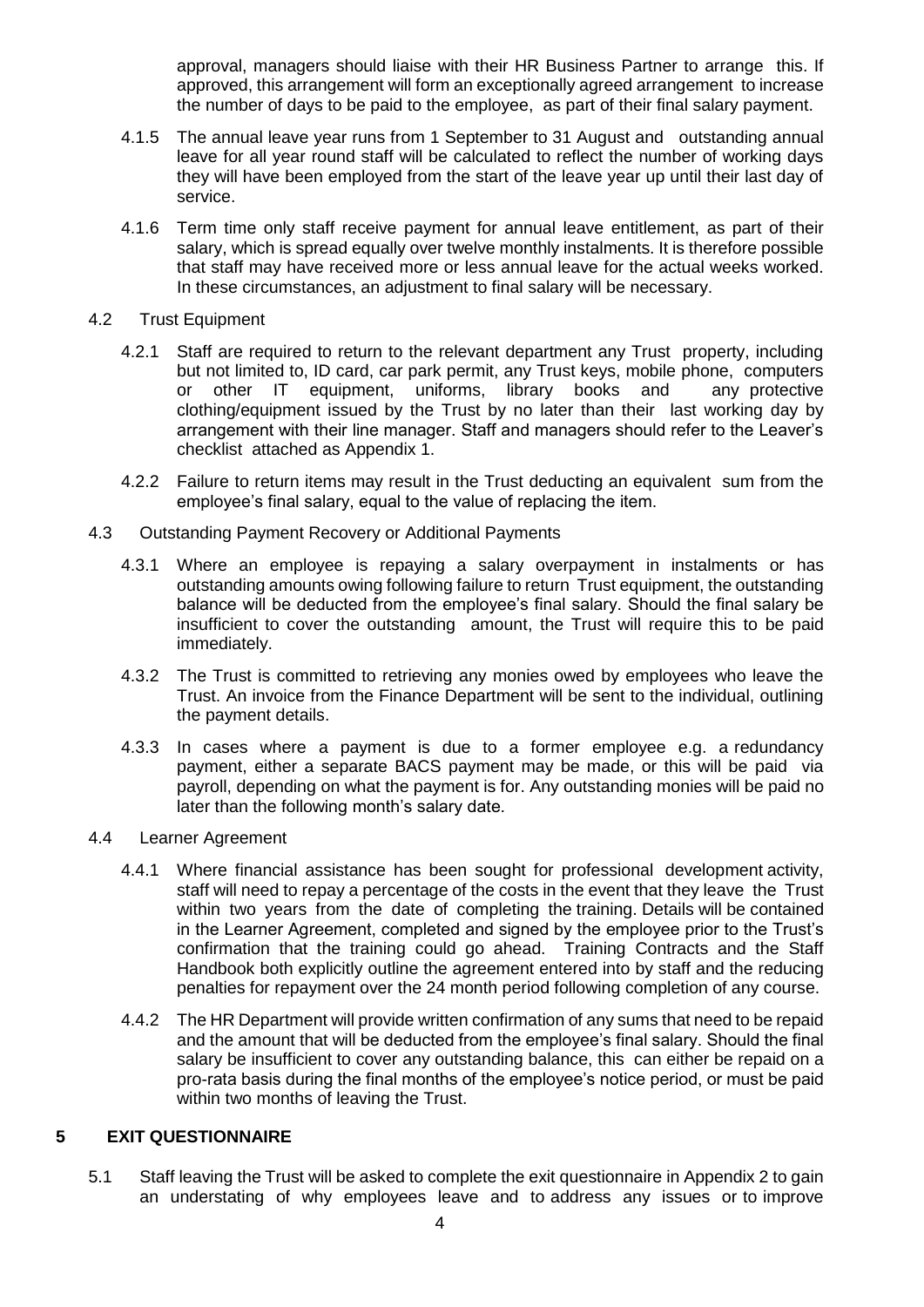particular working practices. This, alongside other information from a variety of employee data (e.g. surveys) helps to build a picture of working for the Trust. These are usually undertaken with the employee's line manager.

- 5.2 The data collected will enable the Trust to monitor trends to ensure that employees enjoy a positive working environment. Accordingly, information provided by leavers will be logged and statistical information given to the Senior Leadership Team on a regular basis. However, personal information will not be logged in this way so that confidential comments will remain anonymous.
- 5.3 Information provided will be treated sensitively and confidentially. There may however be some instances where action will be required by the Trust to follow up information which leavers provide. Information provided by an employee will not affect any future reference request(s) or offers of employment.

#### <span id="page-4-0"></span>**6 REFERENCES**

6.1 Where an employee needs to provide referee details to a potential future employer, all such requests should be routed through the Head of School / Service but signed off by the Executive Head Teacher before being finalized and communicated. References must be factual and accurate in so far as the line manger is able to confirm.